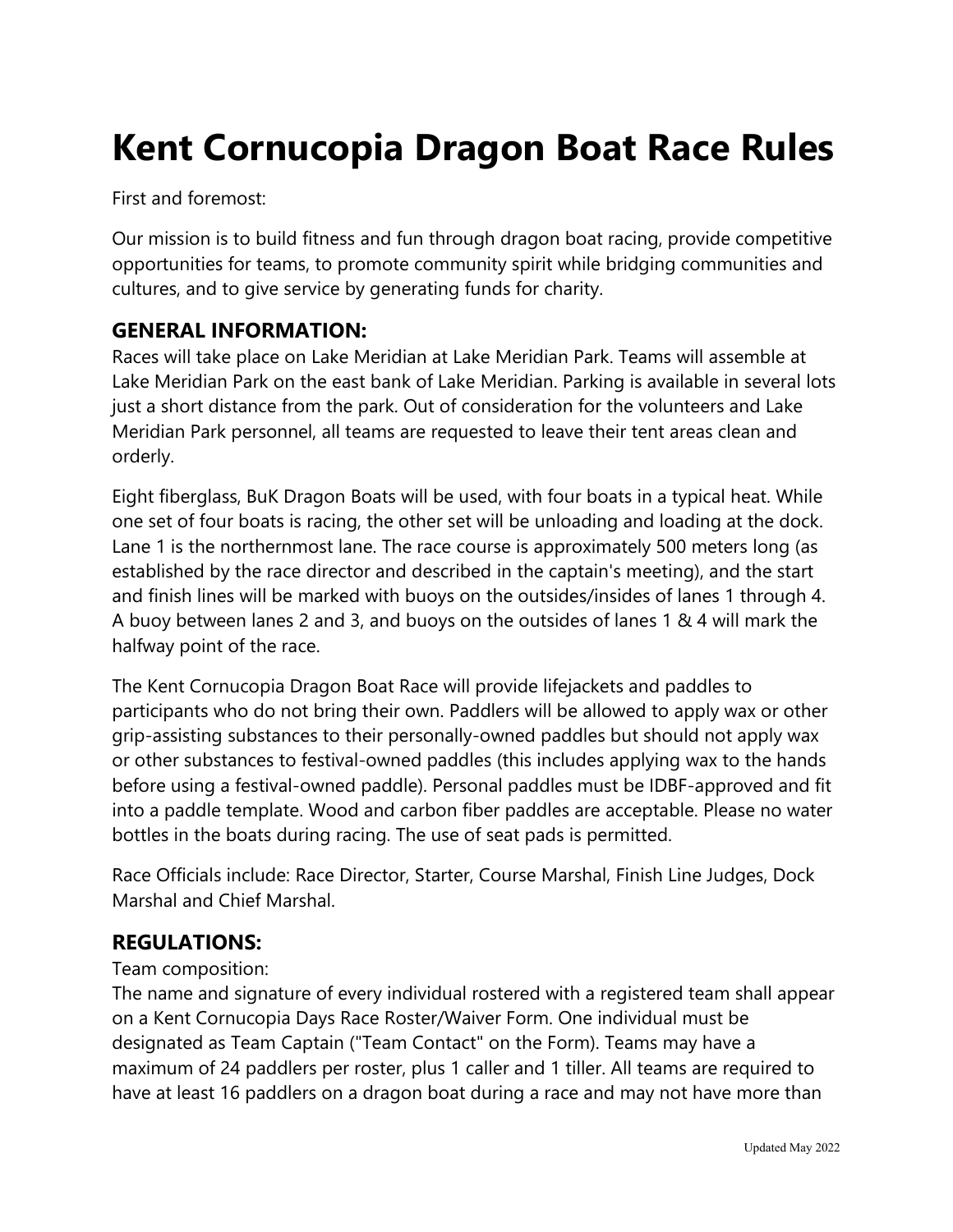20 paddlers. Race Officials will have a copy of each team's final roster and may at any time check team composition to ensure that only rostered paddlers are racing.

Mixed and Women Divisions Team Composition:

- **Women's Crews Division** The paddlers of Women's Crews must be comprised of all women and the steersperson and drummer can be of either gender.
- **Mixed Crews Division** The paddlers must be comprised of no more than 10 male paddlers, with the balance of the crew being female.
- **Transgender Paddlers** Any paddler is eligible to register in a team whose division reflects the gender to which they identify and have transitioned or are in the process of transitioning as a transgender person.
- **Junior Race** All paddlers must be between 14 and 18 years of age, inclusive. The dragon boat crew must be comprised of at least ten female paddlers, with the balance of the crew being of either gender.
- All paddlers, steerspersons and drummers must be at least 14 years of age.
- Every dragon boat on the water must have a caller and a tiller.

#### Specialty Racing Divisions Rostering:

As is the case with the mixed and women's division races, every dragon boat must have a drummer and steersperson. All drummers and steerspersons must be at least 14 years of age, but need not meet other age or sex requirements of these divisions. All teams registering for a specialty race must submit roster, all paddlers must be registered with a team for the day.

- **Seniors Race**  All paddlers must be 40 years of age and older. Mixed and women crews will follow current race rules for team composition. Partial teams may register with other partial teams to complete rosters for this race.
- **Cancer Survivors Race**  All paddlers should be cancer survivors and at least 14 years of age, but there are no other age or sex requirements.
- **Open Race** All paddlers must be at least 14 years of age, but there are no other age or sex requirements. Partial teams may register with other partial teams to complete rosters for this race.

#### Double Rostering:

Drummers and steerspersons may be rostered on multiple teams. All paddlers rostered with a Women's team may paddle for one other Mixed team, but not for any other Women's teams. All women rostered with a Mixed team may paddle for one other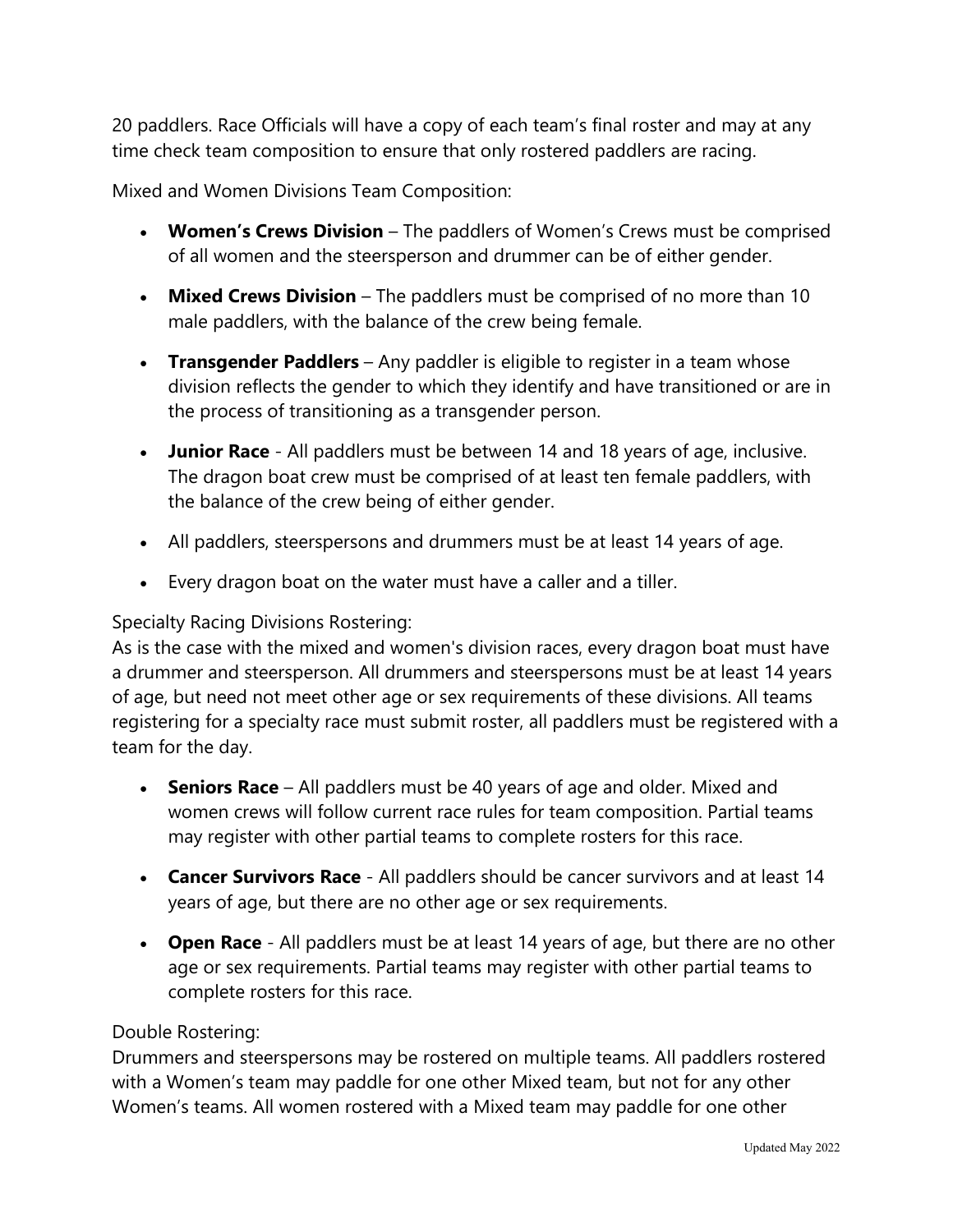Women's team, but not for any other Mixed teams. Anyone rostered on more than one team must sign a Kent Cornucopia Days Race Roster/Waiver form for each team. While this cross-rostering is allowed, no team may hold up the start of a race for a paddler that is on another dragon boat and completing another race without approval from the Race Directors. Any team delaying the start of a race for this reason shall forfeit the race for which they are entered.

### Bracketing:

Mixed teams will be assigned to a bracket based on their performance in the morning races. Seeds 1-12 will be Mixed A, seeds 13-24 will be Mixed B. Seeds are an estimate at this time. A and B are proportionally based upon how many mixed teams we have participating.

Women's team bracketing and seeding will be done the same way as the Mixed.

Team Advancement Seeding for the Third Race will be based on cumulative finish time of the first two races for each Team. All subsequent advancement to the Finals is based on Time.

All race finishes are Digitally Video Taped for accurate and timely results.

#### Lane assignments:

Starting order for the first round of heats will be determined prior to the races, with lane assignments determined by random draw. After the first round of heats, heat composition will be assigned based on the results of previous heats in such a way that teams will not be consistently racing with the same teams. Lane assignment will be based on the teams' earlier performances.

# **UNSPORTSMANLIKE CONDUCT:**

Unsportsmanlike conduct or behavior will include failure to heed an instruction from a Race Official or volunteer; use of obscene language or gestures; delaying the start of a race without just cause; disregard for the Kent Cornucopia Days principles of fairness or safety; illegally "stacking" a boat as described above; or abusive behavior towards any official, competitor, or spectator. The team captain is responsible for the conduct and behavior of his or her team. At the discretion of the Race Director, unsportsmanlike conduct or behavior by a team or a rostered team member may result in a time penalty, disqualification from a heat, or disqualification from the regatta.

# **GENERAL SANCTIONS:**

At its complete discretion, the Race Director may penalize, dismiss, or disqualify any team or individual at any time from further races for:

• Violating safety principals or procedures.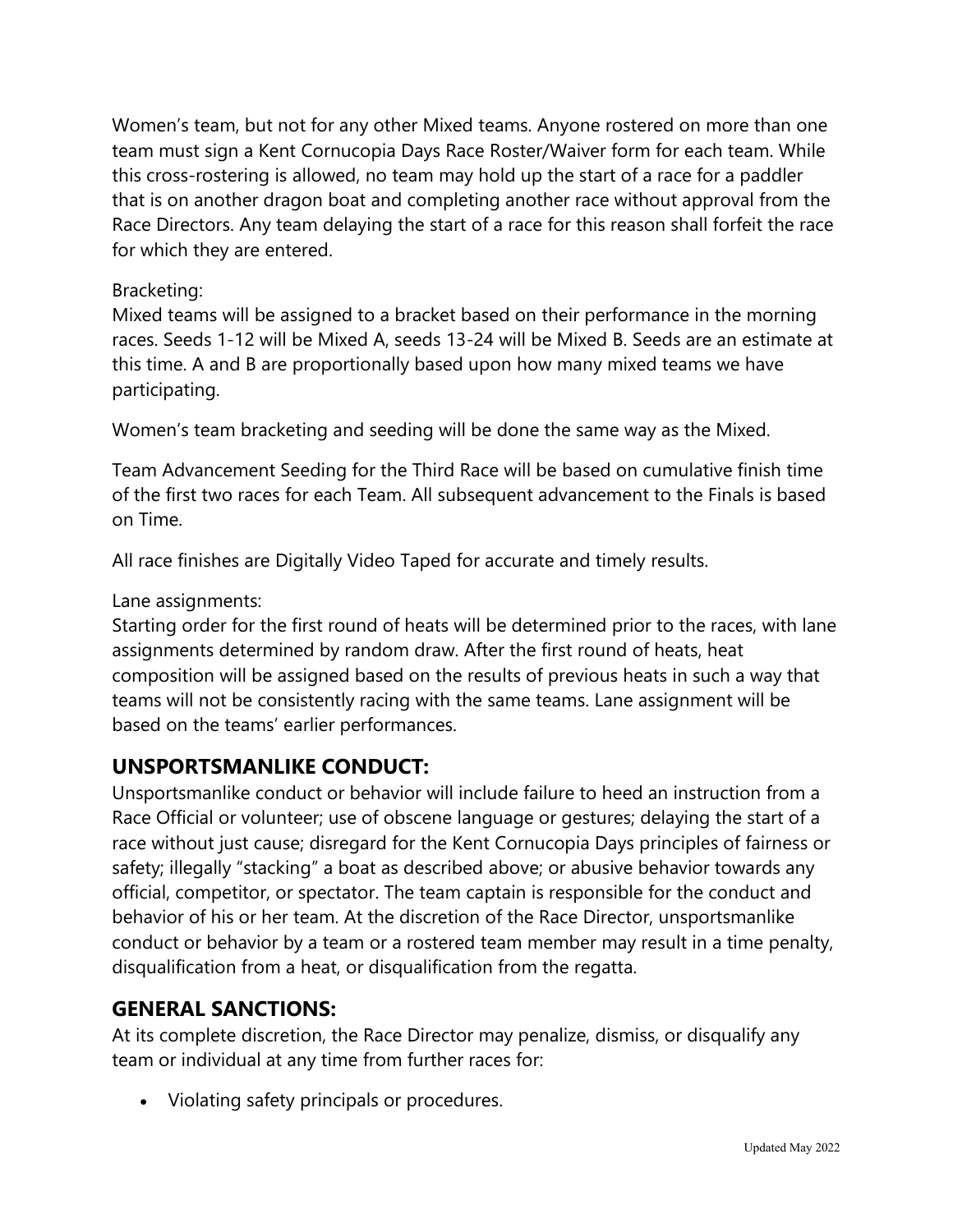- Participating or attempting to participate in on-water activities while inebriated or while carrying alcohol or any other mind altering drug.
- Violating rules
- Demonstrating poor sportsmanship, conduct, or behavior
- Willfully, recklessly, or negligently damaging or losing equipment
- Disobeying reasonable requests or instructions made by officials or their designates

When equipment is damaged or lost through the willful, reckless, or negligent actions of a person or team, then that person or team will be responsible for financially reimbursing the Kent Cornucopia Days Dragon Boat Race.

# **SAFETY ON THE WATER:**

The steersperson and drummer are responsible for the Dragon Boat and the safety of the team while on the water. This includes making sure every person on the boat is wearing a United States or Canadian Coast Guard Certified personal flotation device (PFD). Individuals or teams deemed unsafe by the Race Director will not be permitted to continue racing.

# **RACING:**

#### On the shore:

Races will commence as scheduled by the Race Director, at approximately 9:00 on Saturday. Please note that times are subject to change, and that no race will wait for teams that are not ready to start on time. Teams should be ready to marshal 30 minutes prior to their scheduled race time. The Chief Marshal will organize the marshaling process. Teams and individuals must yield to the requests of the Chief Marshal. During marshalling, the Head Dock Marshal will observe team composition and may at any time call for a roster-check. Any "stacking" behavior will be considered unsportsmanlike and penalized accordingly.

# On the dock:

Teams must follow the instructions of the Dock Marshal and volunteers. Before a boat leaves the dock, the tiller must ensure that the team has all the equipment it needs and that 1 extra PFD and 2 extra paddles are on the boat. After leaving the dock, the boat should proceed towards the start line without interfering with any ongoing race.

#### On the water:

Boats should turn around and align themselves with their assigned lane well behind the start line; they will later be instructed to pull forward. The Starter will communicate only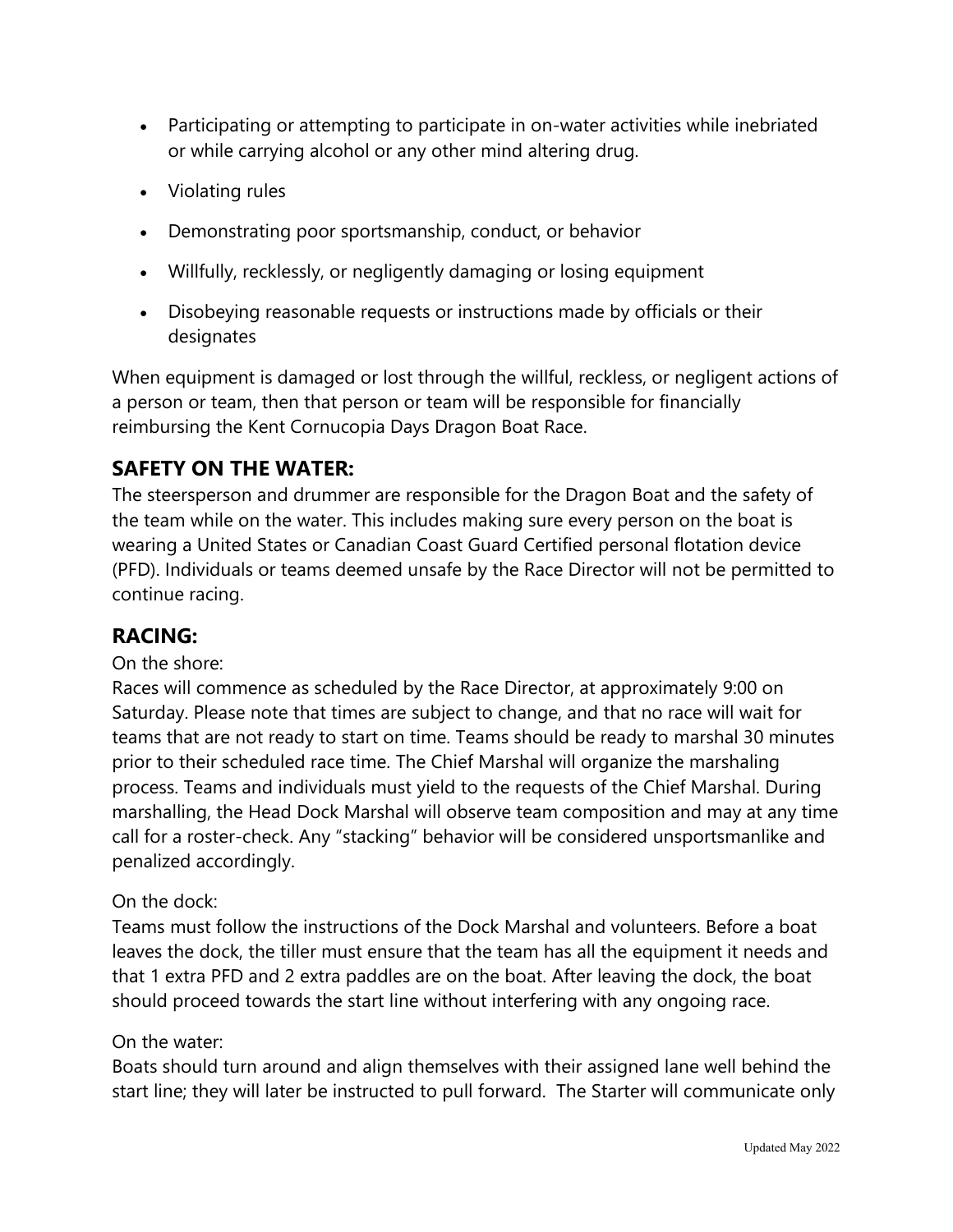with the callers and tillers. If any team is not ready to start, that caller or tiller must hold his or her hand clearly in the air. The following commands will be given:

# **• "Please approach the start line."**

At this command, callers must instruct their boats to pull forward towards the start line, and to "hold" when so instructed by the Starter.

# **• "We have alignment"**

Before issuing this command, the Starter must make sure that no caller or tiller has his or her hand in the air.

### **• "Paddlers prepare to start"**

### **• "Attention, please"**

# **• A long horn blast will announce the commencement of the race.**

Upon hearing the starting horn, each team shall proceed to the finish line directly along the middle of its racing lane, without crossing out of its racing lane, without encroaching on the side of its racing lane, and without riding the wake of another Dragon Boat. After a fair start, the Course Marshal will follow the Dragon Boats down the course, and if necessary and where possible, direct tillers to maintain the middle of their lanes. If a Dragon Boat appears to be losing directional control, is crossing out of its lane, is encroaching on the side of its lane, or is riding the wake of another Dragon Boat, the Course Marshal, in the Course Marshal's discretion, may either stop that Dragon Boat, or any or all other Dragon Boats, so as to avoid possible collisions. If progress of a Dragon Boat is affected by another Dragon Boat, the Course Marshal will either halt the race and issue a restart, or offer the offended team the opportunity to run the course again in a later heat. Chase boats will be instructed to avoid following the Dragon Boats so closely that they cause wakes that interfere with the race.

After each start, the Starter will raise a flag of one of three colors. A white flag indicates that the start was good. A red flag (accompanied by three blasts of the horn) indicates that the boats should stop paddling and return to the start line; it is the callers' duty to watch for red flags and instruct their teams accordingly. Failure to do so may result in penalties; ignorance of the rules will in no case reduce any penalties incurred. A black flag indicates that one or more teams have been disqualified but that all teams should continue racing. All callers must be familiar with these signals!

#### Lanes:

Lanes will be marked as established by the Race Director and communicated to the teams at the pre-race team briefing. In the case of a collision, the team responsible for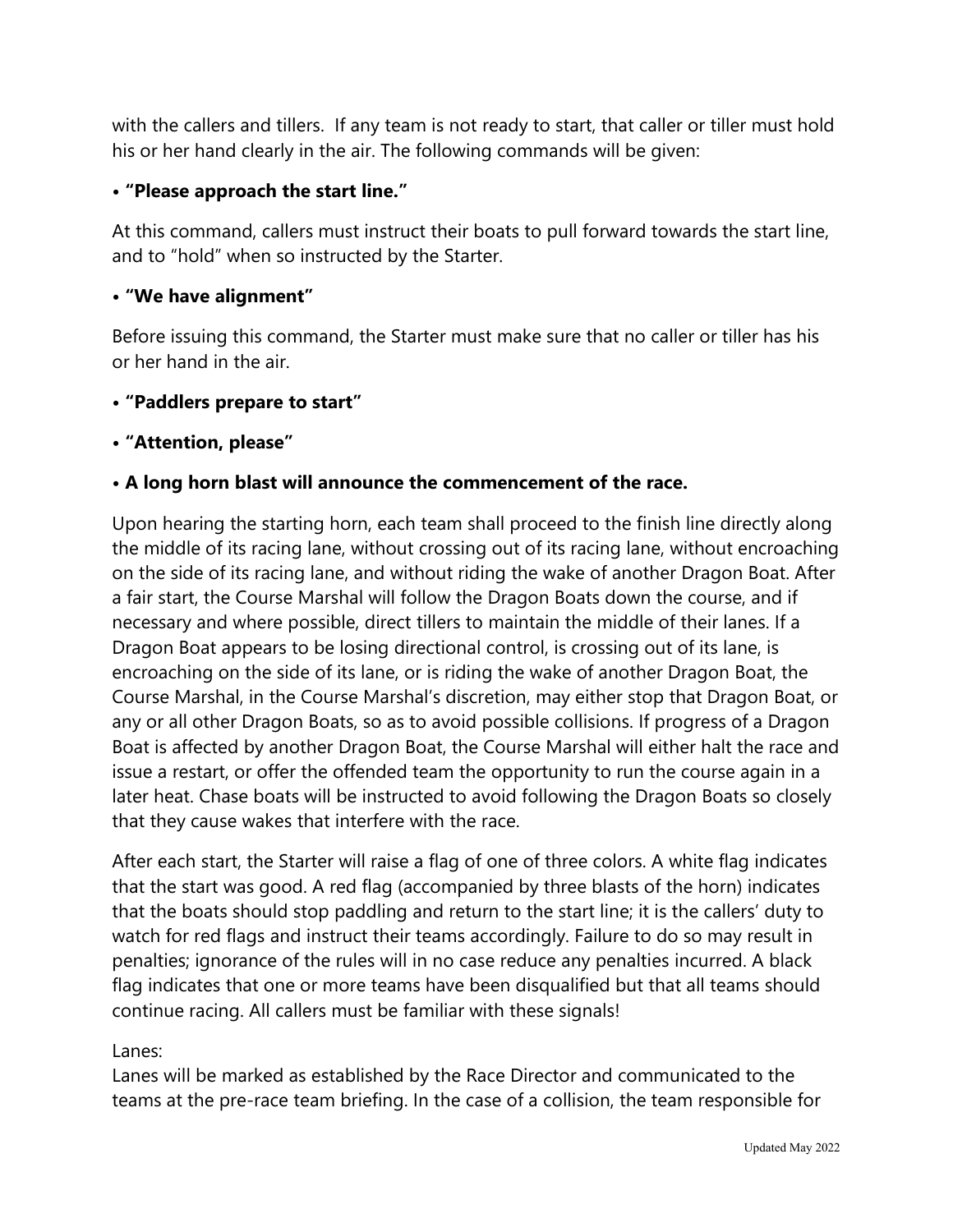the collision will be penalized by the Course Marshal. The penalty will be determined in each case based on: the severity of the collision, whether it had any material effect on race outcome, and any extenuating circumstances.

#### False starts and equipment failure:

Where one or more teams begin paddling after the "Attention, please," call and before the sounding of the horn, a "false start" will be declared. This will be announced by the raising of the red flag and three consecutive blasts of the horn. Callers must be alert to these signals and command their boat to return to the start line. The first false start by a team in a given heat will be a warning; the second false start by the same team in the same heat will result in a 10 second penalty to be added to the offending team's time on that heat. If more than one team false-starts, the team that began paddling first will be the one penalized.

If a false start was caused by an error by the Starter, the Starter should immediately raise the red flag and sound the horn three times and re-start the race. No penalties will be assessed in this case. The Starter is urged to remember that next to safety, fairness is the highest priority of this race. The Starter should also raise the red flag and sound the horn blasts if unforeseen wind or waves gave one team a significant unfair advantage off the start. The Starter should in all cases inform all boats of the reason for the re-start.

In the case of an equipment failure (E.g., the till breaks, the drum falls off) within the first part of the race (ca. 50 meters) the drummer or steersperson of any team may halt the race by raising both hands above the head. The Starter must watch for this signal from all teams. The heat will be re-run immediately after the equipment failure is addressed.

In the case that an individual falls off the Dragon Boat, that team must stop paddling and retrieve their teammate. All boats must cross the finish line with everyone they began the race with. The heat will not be re-run but no time penalty will be assessed in addition to the time lost in the retrieval.

Only the drum and drum sticks provided or team members' voices may be used to signal the stroke rate. Noises making devices (such as horns/whistles) as well as voice magnification systems are prohibited from use in the Dragon Boat. The Course Marshal may assess penalties for failing to abide by this rule.

All paddlers must remain seated for the duration of the race. Callers may sit or stand as they desire; see above rules regarding "man overboard."

All penalties incurred on the water should be reported by the Starter or Course Marshall to the Race Director.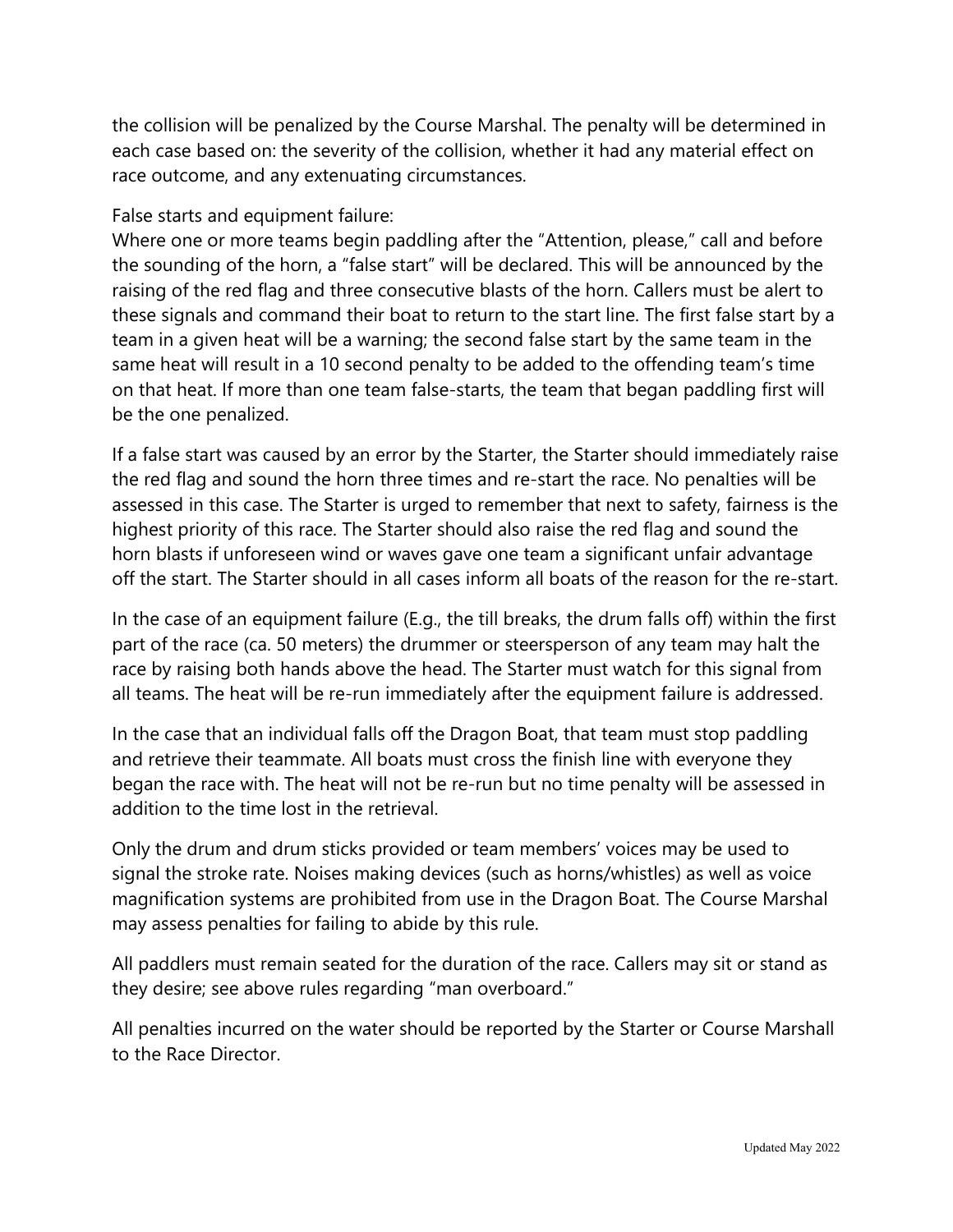Returning to the dock:

Each team should bail the boat out as they approach the dock: upon arrival at the dock, each Dragon Boat must be substantially free of water and be ready for the next race. Teams should approach the docks at a dead slow pace so as to avoid collision damage.

# **PENALTIES ARISING FROM RACING**

The Race Committee may impose penalties on a Team or its members for reported:

- • Violation of safety procedures.
- • Infraction of stated rules and regulations.
- **•** Unsportsmanlike conduct.
- **•** Disobeying reasonable requests or instructions from Race Officials.
- • Willful damage to or loss or equipment and boats.
- • Violation of sponsorship rules.
- **•** Misrepresentation of the Festival/Event or the Festival/Event Organization.

Penalties may include:

- **•** Disqualification from any official standing and/or awards
- **•** Disqualification of Team member(s) or the entire Team from further participation in the races
- • Requirement for financial reimbursement for damaged or lost equipment
- • Disqualification of Team member(s) or the entire team from participation in future Races
- • At the officials discretion, a time penalty

# **EMERGENCY PROCEDURES:**

In the event of a Dragon Boat swamping or capsizing, the following shall apply.

- • The steersperson will retain charge of the team until rescue personnel arrive.
- **•** The steersperson will immediately determine if any persons are trapped in the Dragon Boat, and act accordingly.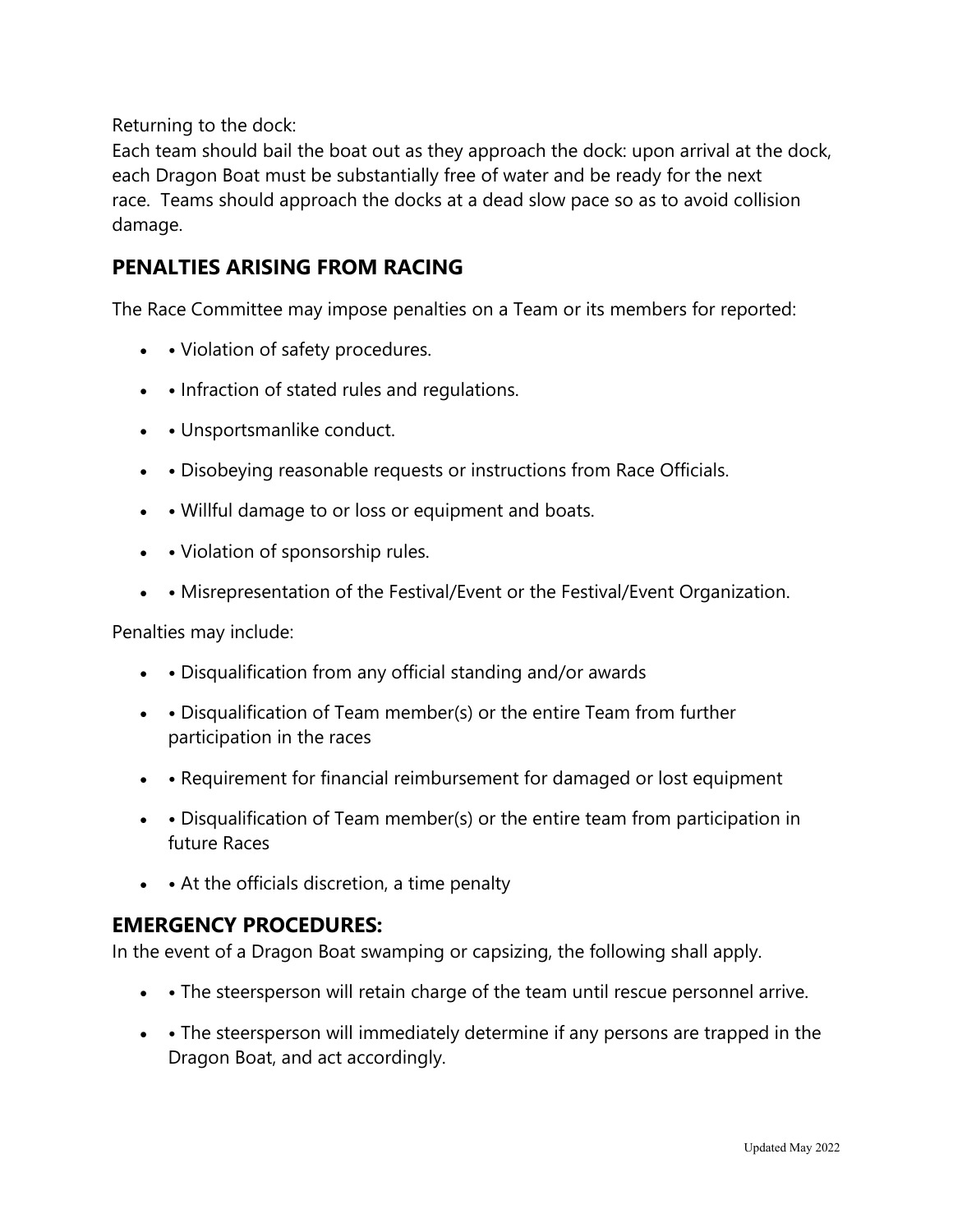- • Each team member must ensure that the team members immediately in front, behind, and beside, are not trapped in the Dragon Boat.
- **•** Each team member must follow directions given by the steersperson, until such time as rescue personnel arrive, after which each team member must follow directions given by rescue personnel.
- • The crew must hold onto the Dragon Boat. Individuals must not swim to shore unless instructed to do so by rescue personnel.
- • Upon ensuring that no persons are in distress, the rescue personnel may direct the team to swim the Dragon Boat to shore, with or without towing assistance by the rescue personnel.

# **RACING PROTESTS AND APPEALS**

Protests by teams will be limited to race conduct and race rule infractions only. A Race Appeals Panel consisting of race officials will decide on all protests.

On water race officials will signal any race rule infractions, fouls, or disqualification which they have observed while a race is underway to the Finish Line Judge by raising a red flag and notifying the offending team(s) of the specific infraction. The Race Director or his designate will also be notified and will withhold the official results of the race and notify:

- • Scoreboard officials to post a notice indicating that the results are being appealed
- • The public by announcement that the results are to be appealed, until a release is given by the Race Appeals Panel

A protest must be lodged by the Team Captain to the Race Director at the Command Center within 15 minutes of your team leaving the dock area, after the completion of the race. Otherwise, the offence cannot be verified.

A team may protest:

- • Illegal paddle/seat/PFD used by another team
- • A Crew not complying with the roster rule
- **•** Collision initiated by another team during the race

A team may not protest:

• **•** Boat/lane assignment